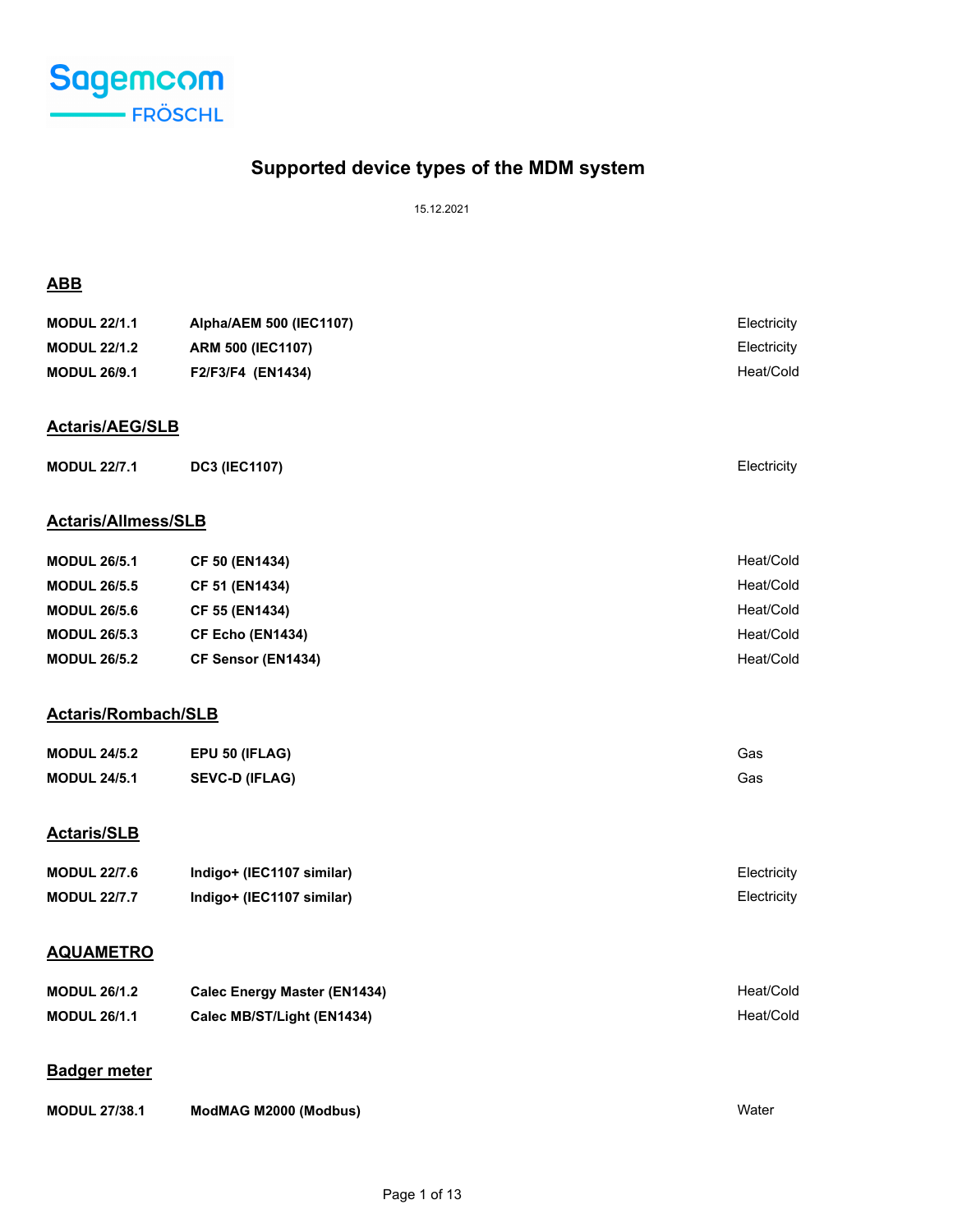## **Baer**

| <b>MODUL 20/1.3</b>       | 7FMS1 (SCTM)                                                     | Electricity      |
|---------------------------|------------------------------------------------------------------|------------------|
| <b>MODUL 20/1.4</b>       | <b>DLM6 (IEC1107)</b>                                            | Electricity      |
| <b>MODUL 20/1.2</b>       | DLX (SCTM)                                                       | Electricity      |
|                           |                                                                  |                  |
| <b>Baer/Siemens</b>       |                                                                  |                  |
| <b>MODUL 20/1.1</b>       | Data-FW (SCTM)                                                   | Electricity      |
| <b>Bausch</b>             |                                                                  |                  |
|                           |                                                                  |                  |
| <b>MODUL 28/12.1</b>      | InduBox GSM IX (manufacturer specific)                           | <b>Different</b> |
| <b>BORITEC</b>            |                                                                  |                  |
|                           |                                                                  |                  |
| <b>MODUL 20/9.1</b>       | MemoDat 65/67 (manufacturer specific)                            | Different        |
| <b>Cewe Instrument</b>    |                                                                  |                  |
| <b>MODUL 22/14.2</b>      | CeweProMeter (IEC1107)                                           | Electricity      |
| <b>MODUL 22/14.1</b>      | ProMeter (IEC1107)                                               | Electricity      |
|                           |                                                                  |                  |
| Danfoss/Kamstrup/IWK      |                                                                  |                  |
| <b>MODUL 26/8.1</b>       | EWZ/EBR/ERW (EN1434)                                             | Heat/Cold        |
| <b>Datacon Electronic</b> |                                                                  |                  |
|                           |                                                                  |                  |
| <b>MODUL 24/17.1</b>      | FWU800/FWU1600 (manufacturer specific)                           | Gas              |
| Dr. Neuhaus               |                                                                  |                  |
| <b>MODUL 28/27.1</b>      | <b>BSI Smart Meter Gateway SMARTY IQ (manufacturer specific)</b> | Different        |
| <b>MODUL 28/2.1</b>       | gMUC (HTTP)                                                      | <b>Different</b> |
| <b>MODUL 28/27.2</b>      | Siconia Smarty IQ-IO (manufacturer specific)                     | <b>Different</b> |
| <b>MODUL 23/1.2</b>       | ZDUE-MOD-PLUS ZDUE-ISDN-PLUS, ZDUE-GSM-PLUS                      | <b>Different</b> |
| <b>MODUL 23/1.1</b>       | ZDUE-MOD-PLUS, ZDUE-ISDN-PLUS, ZDUE-GSM-PLUS                     | <b>Different</b> |
| <b>MODUL 20/2.1</b>       | ZIS 91 (DIN 19244)                                               | Electricity      |
| <u>DZG</u>                |                                                                  |                  |
| <b>MODUL 22/8.1</b>       | MM30 (IEC1107)                                                   | Electricity      |
|                           |                                                                  |                  |
|                           |                                                                  |                  |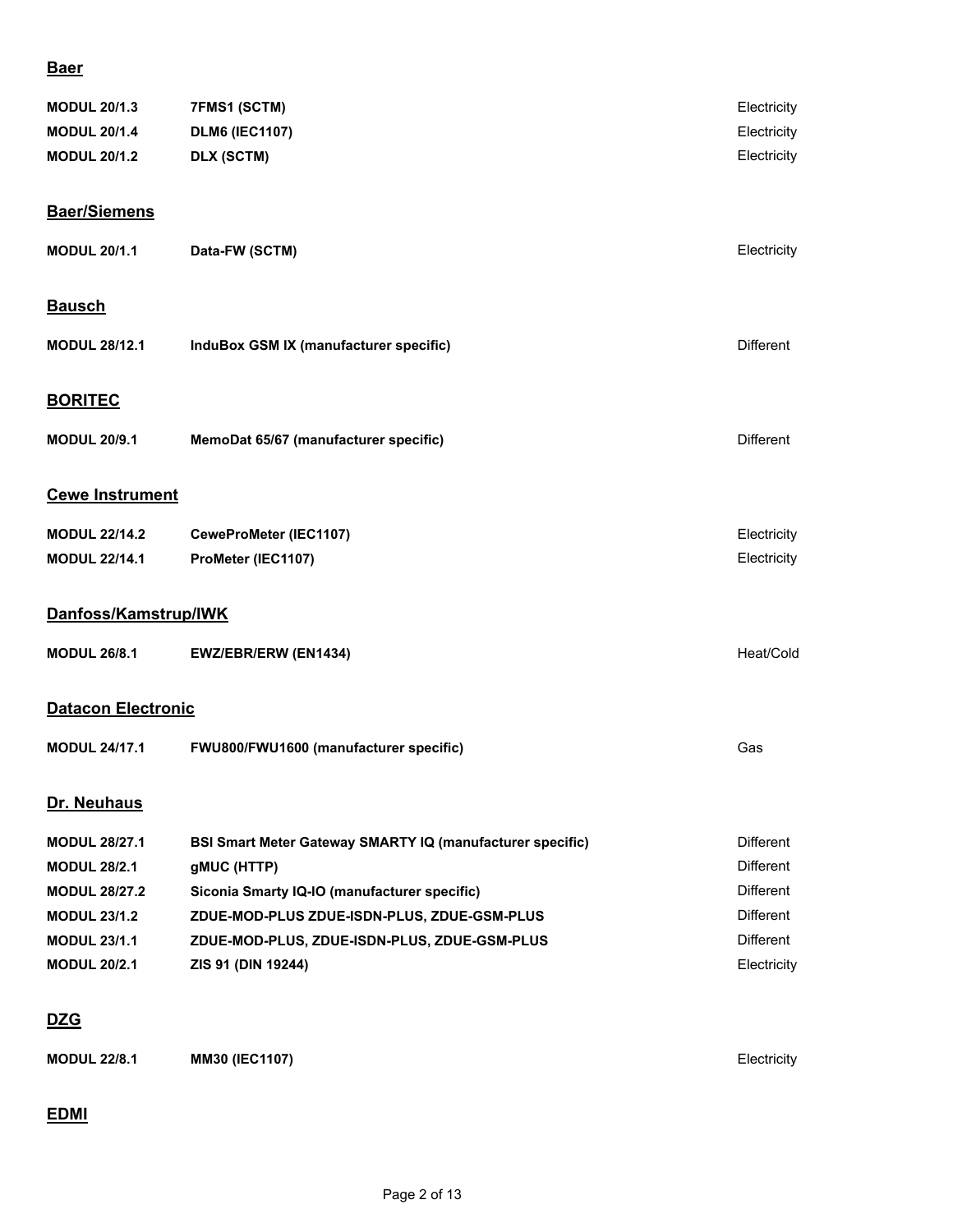| <b>MODUL 28/16.1</b>  | <b>EWM100 (manufacturer specific)</b> | <b>Different</b> |
|-----------------------|---------------------------------------|------------------|
| <b>MODUL 22/16.3</b>  | <b>MK6E (DLMS)</b>                    | Electricity      |
| <b>MODUL 22/16.2</b>  | <b>MK7C/MK10A (DLMS)</b>              | Electricity      |
|                       |                                       |                  |
| <b>EKTACO</b>         |                                       |                  |
| <b>MODUL 28/1.1</b>   | <b>TAKSER</b> (manufacturer specific) | <b>Different</b> |
| <b>ELGAMA</b>         |                                       |                  |
| <b>MODUL 22/12.7</b>  | <b>EMS (IEC1107)</b>                  | Electricity      |
| <b>MODUL 22/12.1</b>  | <b>EMS (IEC1142)</b>                  | Electricity      |
| <b>MODUL 22/12.9</b>  | <b>EPQM (IEC1107)</b>                 | Electricity      |
| <b>MODUL 22/12.2</b>  | <b>EPQM (IEC1142)</b>                 | Electricity      |
| <b>MODUL 22/12.8</b>  | <b>EPQS (IEC1107)</b>                 | Electricity      |
| <b>MODUL 22/12.5</b>  | <b>EPQS (IEC1142)</b>                 | Electricity      |
| <b>MODUL 22/12.16</b> | <b>GAMA 100 G1B (DLMS)</b>            | Electricity      |

# **MODUL 22/12.14 GAMA 100 G1B (DLMS)** Electricity **MODUL 22/12.13 GAMA 300 G3B (DLMS)** Electricity **MODUL 22/12.15 GAMA 300 G3B (DLMS)** Electricity **MODUL 22/12.6 GEM (IEC1107)** Electricity **MODUL 22/12.10 LZMF (IEC1107)** Electricity **MODUL 22/12.3 LZMF (IEC1142)** Electricity **MODUL 22/12.11 LZQM (IEC1107)** Electricity **MODUL 22/12.4 LZQM (IEC1142)** Electricity

# **ELO**

| <b>MODUL 22/10.1</b> | <b>ELO/ABNT (ABNT/BSC)</b> | Electricity |
|----------------------|----------------------------|-------------|
|                      |                            |             |

**MODUL 28/12.15 MCL (DLMS)** Different

### **Elster**

| A1140 (IEC1107)                      | Electricity |
|--------------------------------------|-------------|
| A1700 (IEC1107 similar)              | Electricity |
| <b>A3RBR Plus (ANSI C12.18-1996)</b> | Electricity |
| Alpha/A1350 (IEC1107)                | Electricity |
| Alpha/A1500 (IEC1107)                | Electricity |
| Alpha/A2500 (IEC1107)                | Electricity |
| Alpha/AS1440 (IEC1107)               | Electricity |
| Alpha/AS1440 (IEC1107)               | Electricity |
| Alpha/AS220 (IEC1107)                | Electricity |
| Alpha/AS220 (IEC1107)                | Electricity |
| AS230 (IEC1107)                      | Electricity |
| AS3000/AS3500 (IEC1107)              | Electricity |
| AS3000/AS3500 (IEC1107)              | Electricity |
|                                      |             |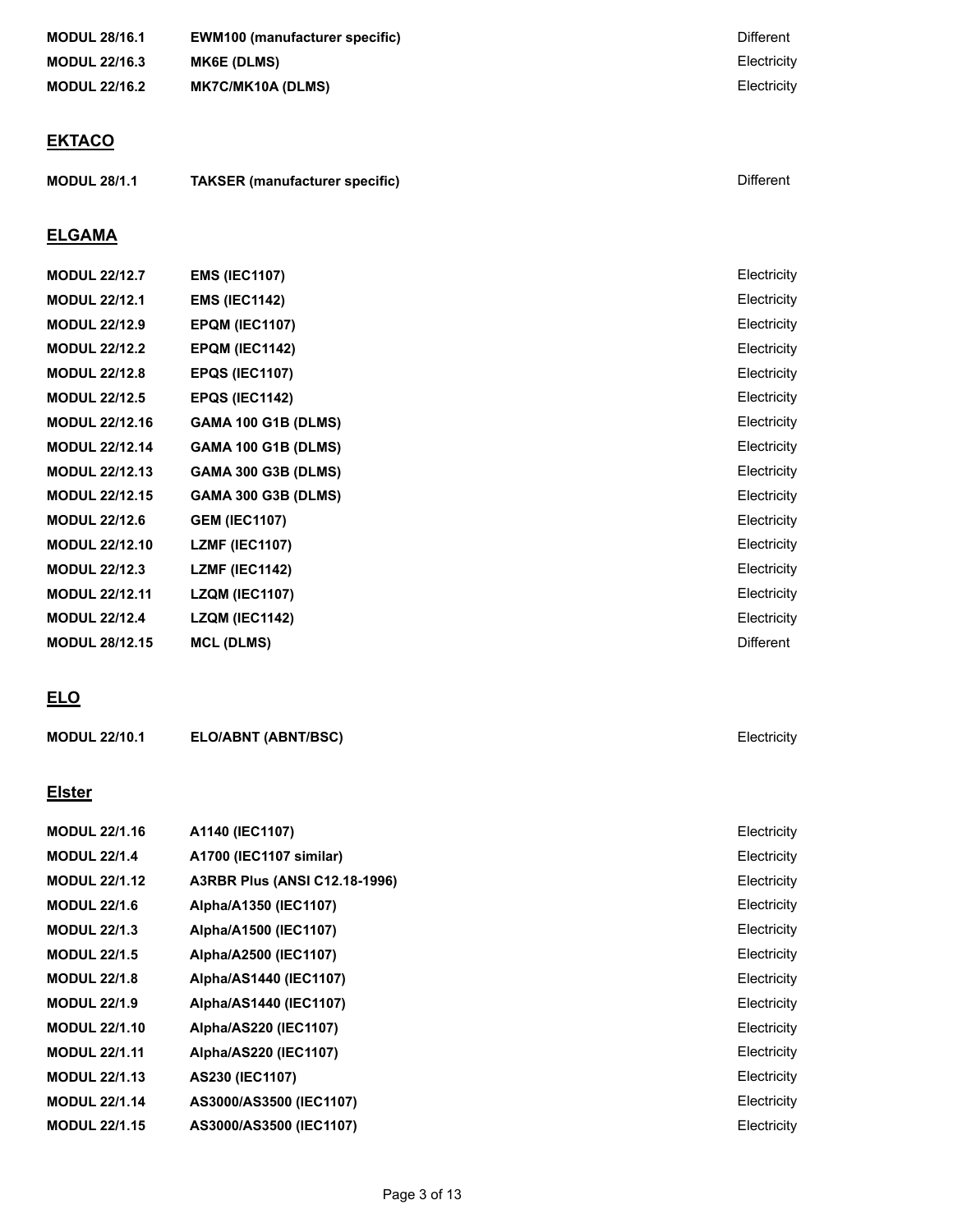| <b>MODUL 24/2.6</b>  | <b>DL210 (IEC1107)</b>                | <b>Different</b> |
|----------------------|---------------------------------------|------------------|
| <b>MODUL 24/2.5</b>  | DL220/DL220W (IEC1107)                | <b>Different</b> |
| <b>MODUL 24/2.7</b>  | DL230 (IEC1107)                       | Different        |
| <b>MODUL 24/2.2</b>  | DL240 (IEC1107)                       | Different        |
| <b>MODUL 23/5.1</b>  | <b>DM100 (IEC1107)</b>                | <b>Different</b> |
| <b>MODUL 23/5.2</b>  | DM500/600 (IEC1107)                   | Different        |
| <b>MODUL 24/2.1</b>  | DS-100 (DS protocol)                  | Gas              |
| <b>MODUL 24/2.8</b>  | EK 230 special type (IEC1107)         | Gas              |
| <b>MODUL 24/2.4</b>  | <b>EK260 (IEC1107)</b>                | Gas              |
| <b>MODUL 24/1.17</b> | <b>EK260 (IEC1107)</b>                | Gas              |
| <b>MODUL 24/2.9</b>  | <b>EK280 (IEC1107)</b>                | Gas              |
| <b>MODUL 24/1.18</b> | <b>EK280 (IEC1107)</b>                | Gas              |
| <b>MODUL 24/2.3</b>  | EK-86/EK-87/EK-88/EK-90 (DS protocol) | Gas              |

# **Emerson**

| <b>MODUL 24/18.1</b> | Modell 700 (Modbus) | Gas |
|----------------------|---------------------|-----|
|----------------------|---------------------|-----|

## **EMH**

| <b>MODUL 28/2.19</b> | <b>BSI Smart Meter Gateway CASA (manufacturer specific)</b> | Different   |
|----------------------|-------------------------------------------------------------|-------------|
| <b>MODUL 22/2.13</b> | DMTZ-W1F4/W1B8 (IEC1107)                                    | Electricity |
| <b>MODUL 22/2.18</b> | DMTZ-XC (IEC1107)                                           | Electricity |
| <b>MODUL 22/2.20</b> | DMTZ-XC (IEC1107)                                           | Electricity |
| <b>MODUL 25/2.3</b>  | EIZ-EDWB7390 (EN1434)                                       | Electricity |
| <b>MODUL 22/2.14</b> | <b>EM4TII (IEC1107)</b>                                     | Electricity |
| <b>MODUL 22/2.1</b>  | LZKJ/LZQJ (IEC1107)                                         | Electricity |
| <b>MODUL 22/2.2</b>  | LZKJ/LZQJ (IEC1107)                                         | Electricity |
| <b>MODUL 22/2.4</b>  | LZKJ/LZQJ (IEC1107)                                         | Electricity |
| <b>MODUL 22/2.5</b>  | LZKJ/LZQJ (IEC1107)                                         | Electricity |
| <b>MODUL 22/2.6</b>  | LZKJ/LZQJ (IEC1107)                                         | Electricity |
| <b>MODUL 22/2.9</b>  | <b>LZQJ-XC (DLMS)</b>                                       | Electricity |
| <b>MODUL 22/2.12</b> | LZQJ-XC (IEC1107)                                           | Electricity |
| <b>MODUL 22/2.11</b> | LZQJ-XC (IEC1107)                                           | Electricity |
| <b>MODUL 25/2.4</b>  | <b>MTZ-A (EN1434)</b>                                       | Electricity |
| <b>MODUL 22/2.17</b> | <b>NXT4 (IEC1107)</b>                                       | Electricity |
| <b>MODUL 22/2.8</b>  | PZKJ/PZQJ (IEC1107)                                         | Electricity |
| <b>MODUL 22/2.7</b>  | PZKJ/PZQJ (IEC1107)                                         | Electricity |
| <b>MODUL 22/2.10</b> | <b>STMJ (IEC1107)</b>                                       | Electricity |
|                      |                                                             |             |

## **ENERMET**

| <b>MODUL 22/9.2</b> | <b>E600 (DLMS)</b>           | Electricity |
|---------------------|------------------------------|-------------|
| <b>MODUL 22/9.4</b> | E600 (IEC1107)               | Electricity |
| <b>MODUL 22/9.5</b> | <b>E700 (SCTM)</b>           | Electricity |
| <b>MODUL 22/9.1</b> | <b>PK420/410dN (IEC1107)</b> | Electricity |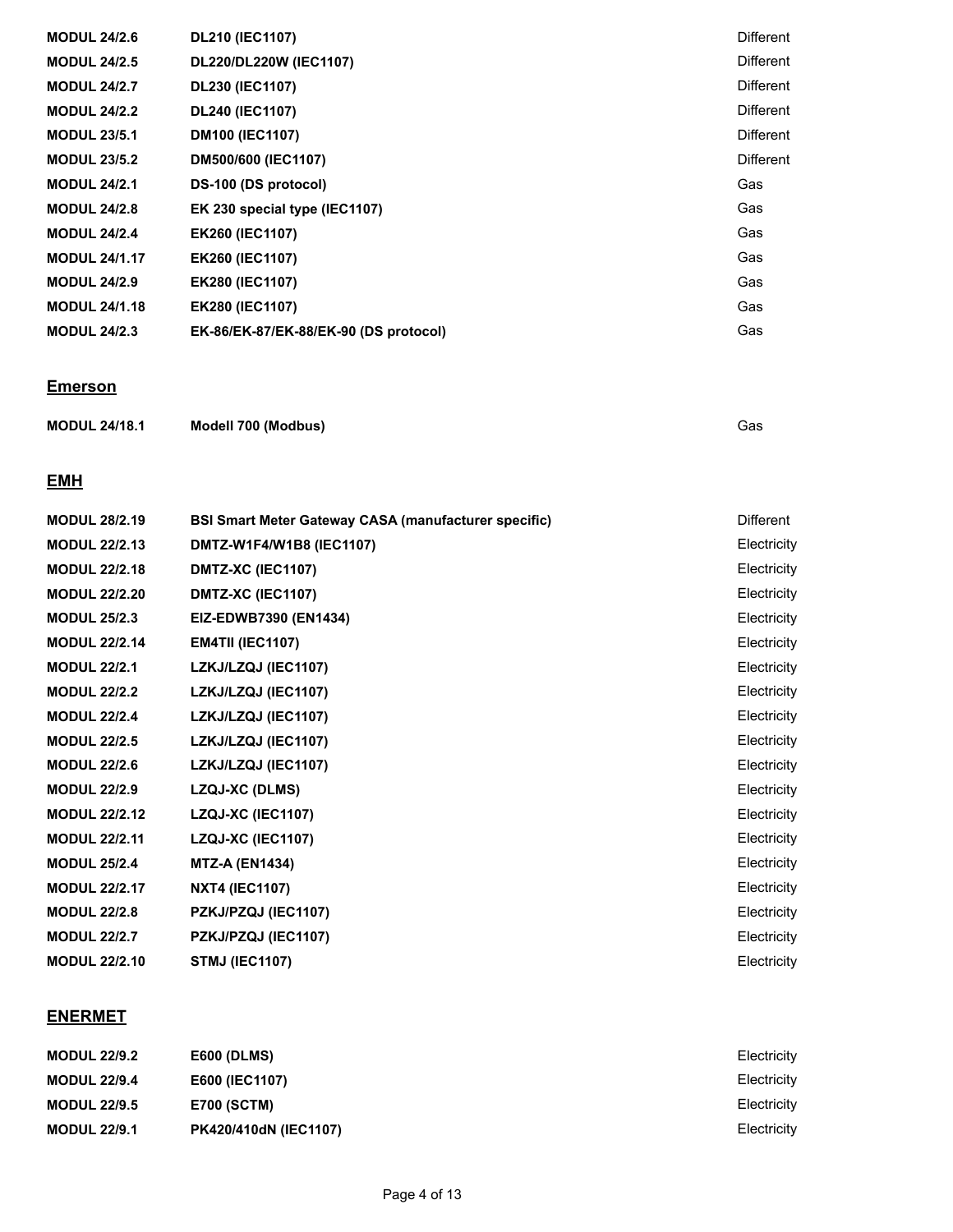## **Eureka**

| <b>MODUL 28/22.1</b> | <b>EnerMatics (manufacturer specific)</b>             | <b>Different</b> |
|----------------------|-------------------------------------------------------|------------------|
| <b>Flonidan</b>      |                                                       |                  |
| <b>MODUL 24/20.1</b> | Uniflo 1200 (IEC1107)                                 | Gas              |
| <b>FLOW COMP</b>     |                                                       |                  |
| <b>MODUL 24/3.3</b>  | <b>GAS-MAX (DSfG)</b>                                 | Gas              |
| <b>MODUL 24/3.4</b>  | GAS-MAX++ (DSfG)                                      | Gas              |
| <b>MODUL 24/3.6</b>  | gas-net F1 (DSfG)                                     | Gas              |
| <b>MODUL 24/3.1</b>  | gas-net Z0 (DSfG)                                     | Gas              |
| <b>MODUL 24/3.2</b>  | gas-net Z1 (DSfG)                                     | Gas              |
| <b>Geyer</b>         |                                                       |                  |
| <b>MODUL 23/7.1</b>  | EM140FA/FZ (FNP)                                      | <b>Different</b> |
| Görlitz              |                                                       |                  |
| <b>MODUL 23/2.9</b>  | <b>EMETRION IQ (OBEX)</b>                             | Different        |
| <b>MODUL 23/2.1</b>  | Enercom 200 E/260 E (FNP)                             | <b>Different</b> |
| <b>MODUL 23/2.3</b>  | Enercom 400 E/G/-Z (FNP)                              | <b>Different</b> |
| <b>MODUL 23/2.4</b>  | Enercom 400 E/G/-Z (FNP)                              | <b>Different</b> |
| <b>MODUL 23/2.5</b>  | Enercom 400 E/G/-Z (IEC1107)                          | <b>Different</b> |
| <b>MODUL 23/2.2</b>  | Enercom 400 P-Z (FNP)                                 | <b>Different</b> |
| <b>MODUL 23/2.7</b>  | Skalar (FTP)                                          | <b>Different</b> |
| <b>MODUL 23/2.6</b>  | Skalar (IEC1107)                                      | Different        |
| <b>MODUL 29/3.1</b>  | <b>Skalar Ethernet (TCP/IP manufacturer specific)</b> | Different        |
| <b>GWF</b>           |                                                       |                  |
| <b>MODUL 28/6.4</b>  | ED300L (Wireless M-Bus SML)                           | Different        |
| <b>MODUL 28/6.1</b>  | Radio module RCM-PI (PRIOS)                           | Different        |
| <b>HEXING</b>        |                                                       |                  |
| <b>MODUL 22/26.4</b> | HXEJ201 (manufacturer specific)                       | Electricity      |

# **Holley**

| <b>MODUL 22/23.1</b> | <b>DDSD285 (DLMS)</b> | Electricity |
|----------------------|-----------------------|-------------|
| <b>MODUL 22/23.2</b> | <b>DDSD285 (DLMS)</b> | Electricity |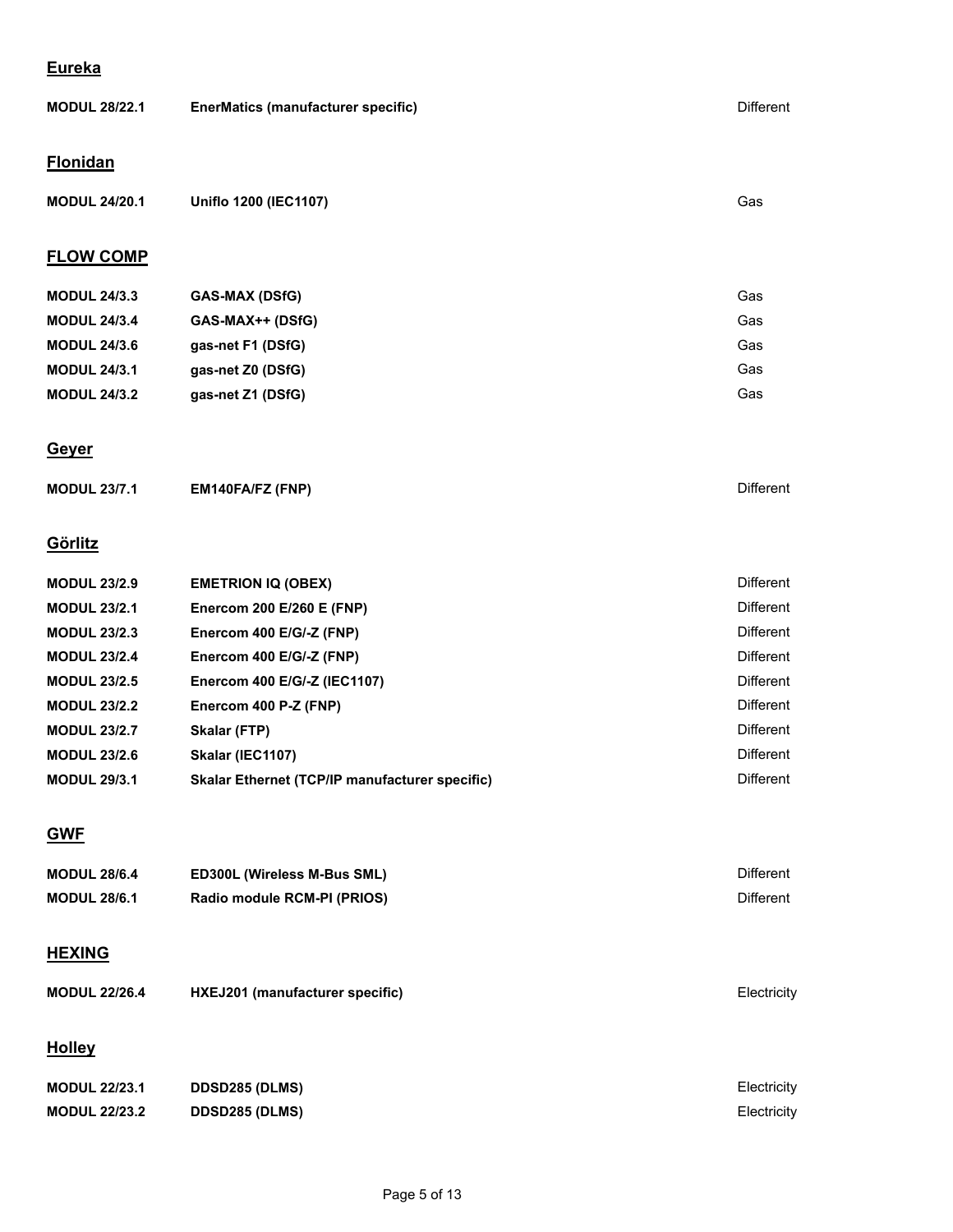## **Honeywell**

| <b>MODUL 28/34.1</b> | <b>WebRTU (HTTP)</b>                        | Different        |
|----------------------|---------------------------------------------|------------------|
| <b>Hydrometer</b>    |                                             |                  |
| <b>MODUL 28/5.1</b>  | Hydrocenter Memory (manufacturer specific)  | <b>Different</b> |
| <b>MODUL 28/5.2</b>  | IZAR- Center Memory (manufacturer specific) | <b>Different</b> |
| <b>MODUL 28/5.3</b>  | IZAR-LAN/W-LAN Receiver (FTP)               | <b>Different</b> |
| <b>MODUL 27/2.1</b>  | SCAMPY (EN1434)                             | Water            |
| <b>MODUL 26/2.3</b>  | SHARKY (EN1434)                             | Heat/Cold        |
| <b>Instromet</b>     |                                             |                  |
| <b>MODUL 24/10.1</b> | <b>MODELL 999 (MODBUSI)</b>                 | Gas              |
| <b>IskraEMECO</b>    |                                             |                  |
| <b>MODUL 22/3.16</b> | <b>AM550 (DLMS)</b>                         | Electricity      |
| <b>MODUL 22/3.17</b> | <b>AM550 (DLMS)</b>                         | Electricity      |
| <b>MODUL 22/3.2</b>  | DE851/TE851 (IEC1107)                       | Electricity      |
| <b>MODUL 22/3.4</b>  | ME371/MT371 (Web-Service)                   | Electricity      |
| <b>MODUL 22/3.5</b>  | <b>ME372/MT372 (DLMS)</b>                   | Electricity      |
| <b>MODUL 22/3.3</b>  | <b>ME372/MT372 (DLMS)</b>                   | Electricity      |
| <b>MODUL 22/3.11</b> | <b>ME382/MT382 (DLMS)</b>                   | Electricity      |
| <b>MODUL 22/3.12</b> | <b>ME382/MT382 (DLMS)</b>                   | Electricity      |
| <b>MODUL 22/3.9</b>  | <b>MT375 (DLMS)</b>                         | Electricity      |
| <b>MODUL 22/3.8</b>  | <b>MT375 (DLMS)</b>                         | Electricity      |
| <b>MODUL 22/3.7</b>  | MT830/MT831 (IEC1107)                       | Electricity      |
| <b>MODUL 22/3.1</b>  | MT851/MD851 (IEC1107)                       | Electricity      |
| <b>MODUL 22/3.10</b> | <b>MT880 (DLMS)</b>                         | Electricity      |
| <b>MODUL 23/3.1</b>  | P 2S (DIN 19244)                            | Electricity      |
| <b>MODUL 22/3.6</b>  | P2LPC (Web-Service)                         | Electricity      |
| <b>MODUL 20/3.2</b>  | Poreg2 (DIN 19244)                          | Electricity      |
| <b>MODUL 20/3.1</b>  | Poreg4 (IEEE 802.3)                         | Electricity      |

# **ITF**

| <b>MODUL 23/6.1</b> | <b>Froetec Simplex ZN/ZG (SML)</b> | Electricity |
|---------------------|------------------------------------|-------------|
| <b>MODUL 23/6.2</b> | <b>Froetec Simplex ZN/ZG (SML)</b> | Electricity |
|                     |                                    |             |

# **ITF/Reallin**

| <b>MODUL 22/20.2</b> | E1000-03 (DLMS) | Electricity |
|----------------------|-----------------|-------------|
| <b>MODUL 22/20.6</b> | E1000-03 (DLMS) | Electricity |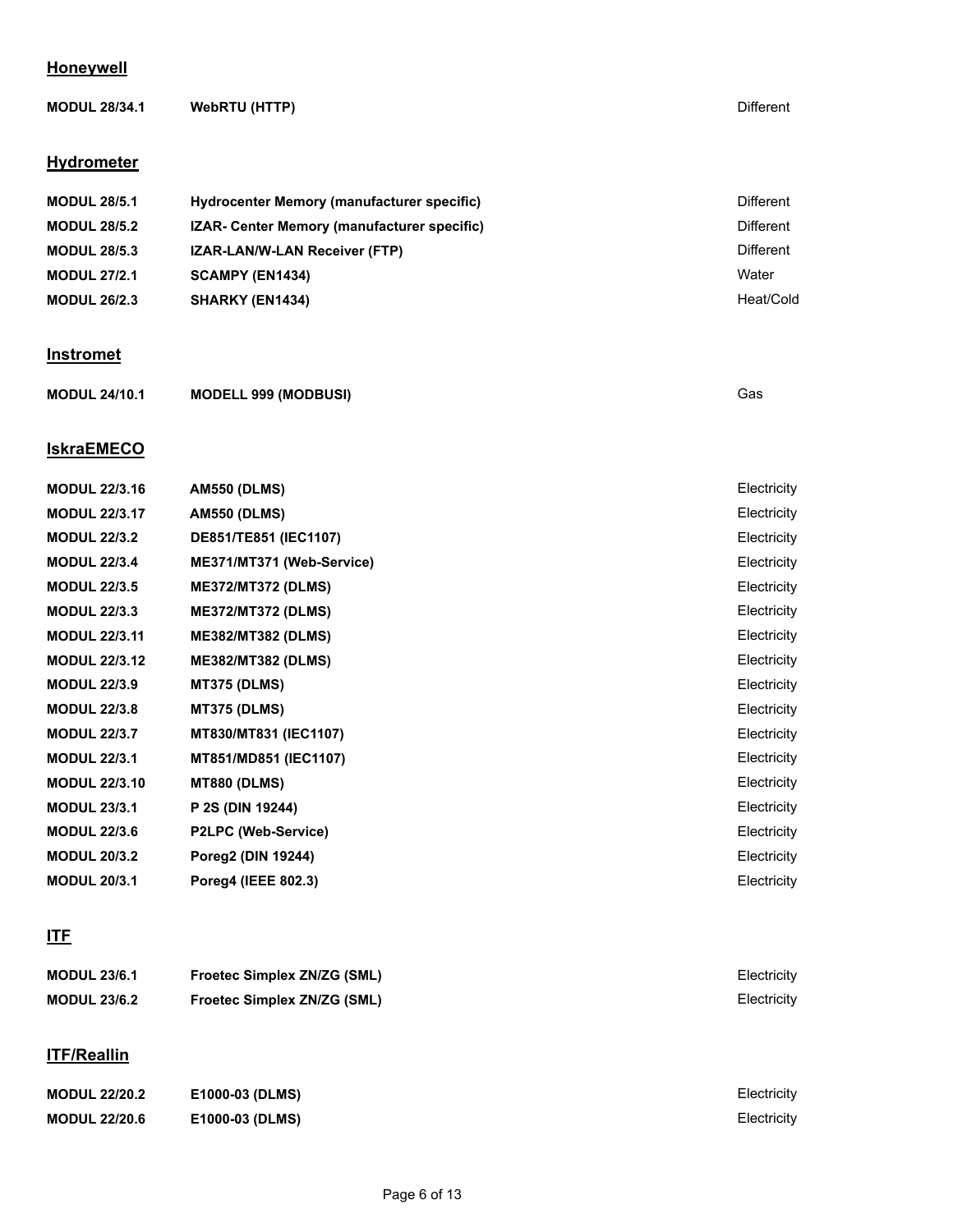#### **Itron**

| ACE2000 type 290 (IEC1107)                | Electricity      |
|-------------------------------------------|------------------|
| <b>ACE6000 (DLMS)</b>                     | Electricity      |
| <b>Corus PTZ/CorusT (IFLAG)</b>           | Gas              |
| Corus PTZ/CorusT (SAM-MODE)               | Gas              |
| <b>Cyble Funk (RADIAN)</b>                | Water            |
| Cyble M-BUS (EN1434)                      | Water            |
| <b>DC4 (DLMS)</b>                         | Electricity      |
| <b>DC4 (IEC1107)</b>                      | Electricity      |
| <b>EM214 type 900 (IEC1107)</b>           | Electricity      |
| Puls RF (Funk) (RADIAN)                   | <b>Different</b> |
| <b>Sentinel (PSEM (ANSI C12.18-1996))</b> | Electricity      |
| SparkLog dL4 (IEC1107)                    | <b>Different</b> |
|                                           |                  |

# **KAIFA**

| <b>MODUL 22/35.1</b> | <b>MA309 (DLMS)</b> | Electricity |
|----------------------|---------------------|-------------|
| <b>MODUL 22/35.2</b> | <b>MA309 (DLMS)</b> | Electricity |

# **Kamstrup**

| <b>MODUL 22/15.2</b> | 351 Kombi (manufacturer specific.) | Electricity |
|----------------------|------------------------------------|-------------|
| <b>MODUL 22/15.3</b> | 382J/382M (DLMS)                   | Electricity |
| <b>MODUL 22/15.4</b> | 382J/382M (DLMS)                   | Electricity |
| <b>MODUL 22/15.1</b> | <b>GSM5i (IEC1107)</b>             | Electricity |
| <b>MODUL 26/8.3</b>  | <b>Multical (EN1434)</b>           | Heat/Cold   |
| <b>MODUL 24/16.1</b> | Unigas 300 (IEC1107)               | Gas         |

# **Kathrein**

| <b>MODUL 28/3.5</b>  | <b>TDA10 (EN1434)</b>                 | <b>Different</b> |
|----------------------|---------------------------------------|------------------|
| <b>Krohne</b>        |                                       |                  |
| <b>MODUL 27/37.1</b> | IFC300 (Modbus)                       | Water            |
| L+G/L&S/L&P          |                                       |                  |
| <b>MODUL 26/7.1</b>  | <b>WSD/WSF/WSG (EN1434)</b>           | Heat/Cold        |
| L+G/Sie/SPX          |                                       |                  |
| <b>MODUL 26/3.2</b>  | PolluStat/Ultraheat (EN1434, IEC1107) | Heat/Cold        |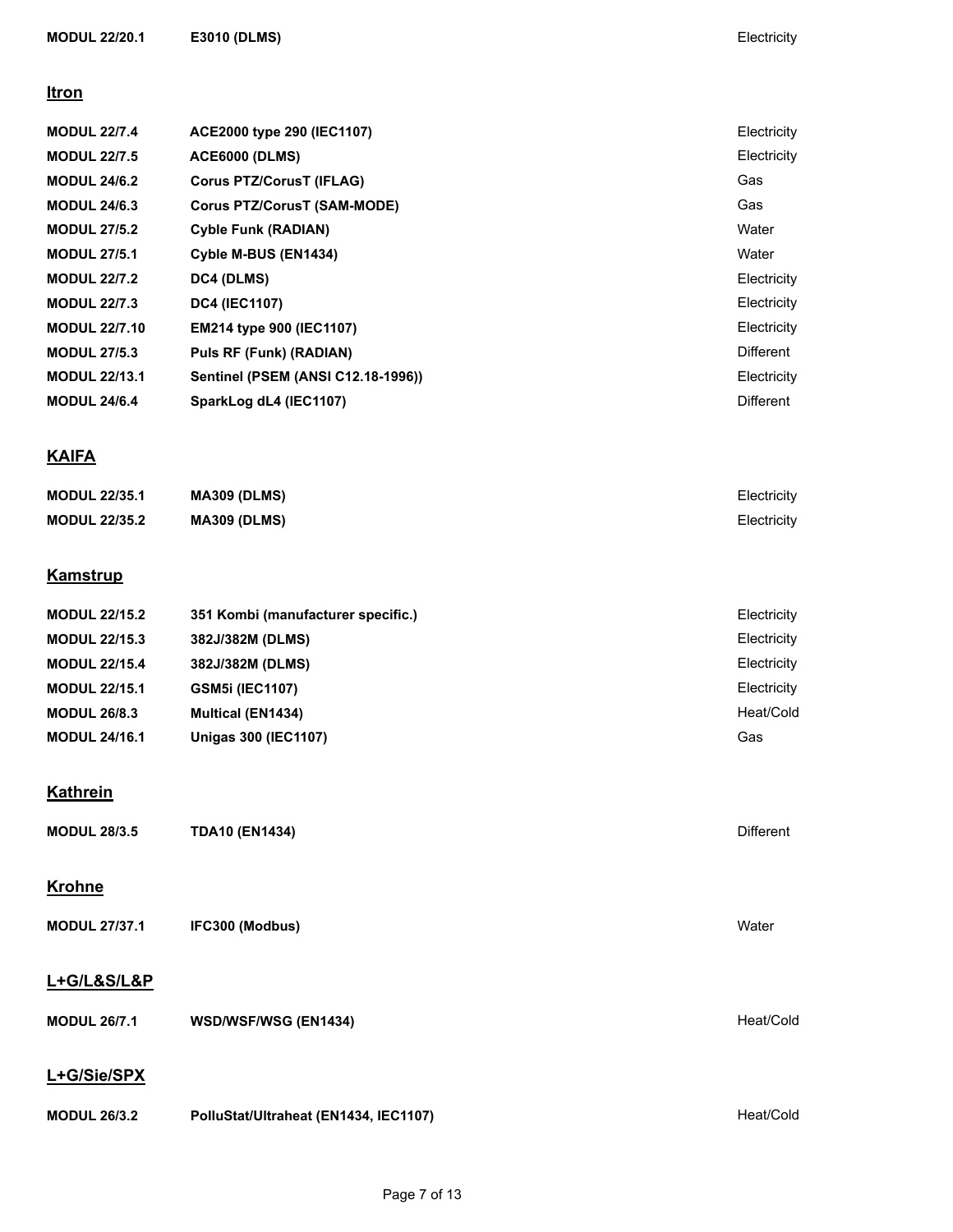#### **Landis & Staefa**

**MODUL 28/3.1 WTT16 (EN1434)** Different

#### **Landis+Gyr**

| <b>MODUL 28/5.20</b> | <b>BSI Smart Meter Gateway S560 (manufacturer specific)</b> | Different   |
|----------------------|-------------------------------------------------------------|-------------|
| <b>MODUL 22/5.21</b> | <b>E570 S2 (DLMS)</b>                                       | Electricity |
| <b>MODUL 22/5.22</b> | <b>E570 S2 (DLMS)</b>                                       | Electricity |
| <b>MODUL 22/5.18</b> | <b>E750 (ABNT)</b>                                          | Electricity |
| <b>MODUL 20/4.9</b>  | <b>EKM647 (IEC1107)</b>                                     | Electricity |
| <b>MODUL 20/4.1</b>  | EKM647 (SCTM)                                               | Electricity |
| <b>MODUL 20/4.20</b> | <b>EKM670</b>                                               | Electricity |
| <b>MODUL 20/4.2</b>  | FAF 20/21/22 (SCTM)                                         | Electricity |
| <b>MODUL 20/4.3</b>  | <b>FAG (IEC 870-5)</b>                                      | Electricity |
| <b>MODUL 20/4.7</b>  | <b>FAG (SCTM)</b>                                           | Electricity |
| <b>MODUL 20/4.5</b>  | FBC (SCTM)                                                  | Electricity |
| <b>MODUL 20/4.6</b>  | FCL (SCTM)                                                  | Electricity |
| <b>MODUL 20/4.4</b>  | FCR (SCTM)                                                  | Electricity |
| <b>MODUL 23/4.1</b>  | Metcom2 (SCTM)                                              | Electricity |
| <b>MODUL 23/4.2</b>  | Metcom3 (SCTM)                                              | Electricity |
| <b>MODUL 20/4.8</b>  | Partnermodul (IEC 870-5)                                    | Electricity |
| <b>MODUL 22/5.19</b> | <b>S650 (DLMS)</b>                                          | Electricity |
| <b>MODUL 22/4.1</b>  | ZMB/ZFB (IEC1107)                                           | Electricity |
| <b>MODUL 22/5.5</b>  | <b>ZMD/ZFD (DLMS)</b>                                       | Electricity |
| <b>MODUL 22/5.4</b>  | ZMD/ZFD (IEC1107)                                           | Electricity |
| <b>MODUL 22/5.9</b>  | <b>ZMG/ZFG (DLMS)</b>                                       | Electricity |
| <b>MODUL 22/5.16</b> | ZMG/ZFG (IEC1107)                                           | Electricity |
| <b>MODUL 22/5.6</b>  | <b>ZMQ/ZFQ (DLMS)</b>                                       | Electricity |
| <b>MODUL 22/5.12</b> | ZxF100 Serie 2 (DLMS)                                       | Electricity |
| <b>MODUL 22/5.8</b>  | ZxF100 Serie 2 (DLMS)                                       | Electricity |
| <b>MODUL 22/5.10</b> | ZxF100 Serie 2 (DLMS)                                       | Electricity |
| <b>MODUL 22/5.11</b> | ZxF100 Serie 2 (DLMS)                                       | Electricity |
| <b>MODUL 22/5.17</b> | ZxF100 Serie 2 (DLMS)                                       | Electricity |
| <b>MODUL 22/5.7</b>  | ZxF100 Series 2 (DLMS)                                      | Electricity |
|                      |                                                             |             |

#### **LEM**

**MODUL 22/11.1 EM4T/EM4T+ (IEC1107)** Electricity

## **METRA Energie-Messtechnik**

**MODUL 28/17.1 ERW 700 (Modbus)** Different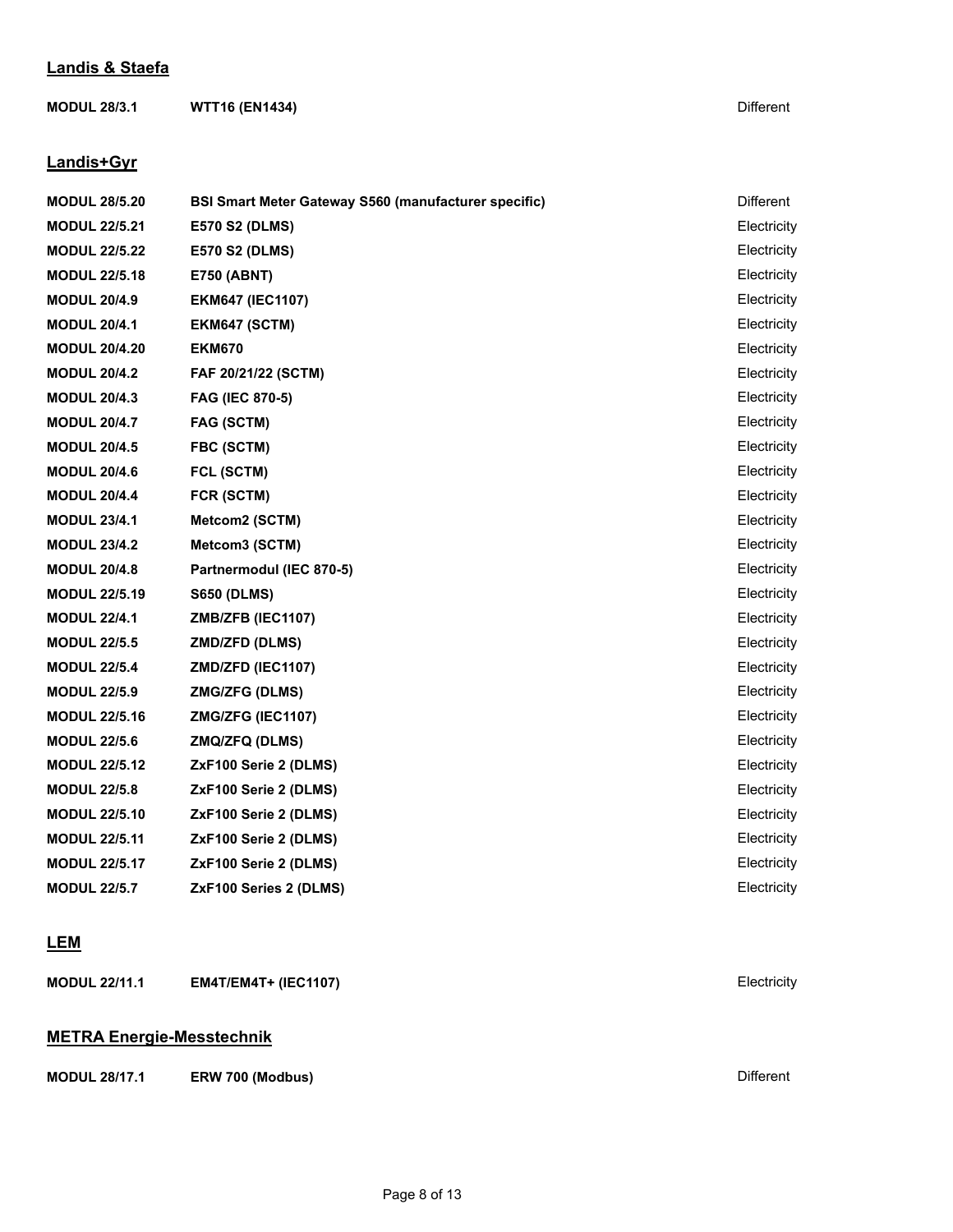# **NZR**

| <b>MODUL 22/39.1</b> | DHZ+ ZG (EN1434)                                       | Electricity      |
|----------------------|--------------------------------------------------------|------------------|
| <b>MODUL 28/9.2</b>  | IC-M12 (EN1434)                                        | Different        |
| <b>MODUL 28/9.1</b>  | IC-M2/IC-M2C (EN1434)                                  | Different        |
| <b>MODUL 26/12.1</b> | <b>WZ HY (EN1434)</b>                                  | Heat/Cold        |
|                      |                                                        |                  |
| <b>PPC</b>           |                                                        |                  |
|                      |                                                        | <b>Different</b> |
| <b>MODUL 28/28.1</b> | <b>BSI Smart Meter Gateway (manufacturer specific)</b> |                  |
|                      |                                                        |                  |
| <u>PRI</u>           |                                                        |                  |
| <b>MODUL 22/17.1</b> | SprintXP (IEC1107 similar)                             | Electricity      |
| <b>MODUL 22/17.2</b> | SprintXP (IEC1107 similar)                             | Electricity      |
|                      |                                                        |                  |
| <b>Prolan</b>        |                                                        |                  |
|                      |                                                        |                  |
| <b>MODUL 22/33.1</b> | PEMG (EN 50463-4)                                      | Electricity      |
|                      |                                                        |                  |
| <b>Reallin</b>       |                                                        |                  |
| <b>MODUL 22/20.4</b> | <b>E3005-AG (DLMS)</b>                                 | Electricity      |
| <b>MODUL 22/20.5</b> | <b>E3005-AG (DLMS)</b>                                 | Electricity      |
| <b>MODUL 22/20.3</b> | E3005-S16 (DLMS)                                       | Electricity      |
| <b>MODUL 22/20.7</b> | E3005-S16 (DLMS)                                       | Electricity      |
| <b>MODUL 22/20.8</b> | <b>E3016 (DLMS)</b>                                    | Electricity      |
|                      |                                                        |                  |
| <b>Relay</b>         |                                                        |                  |
| <b>MODUL 28/4.2</b>  | DR 001/002 (YModem)                                    | <b>Different</b> |
| <b>MODUL 28/4.3</b>  | MR 005/006 DL (YModem)                                 | <b>Different</b> |
| <b>MODUL 28/4.1</b>  | PadPuls M1/M1C (EN1434)                                | <b>Different</b> |
|                      |                                                        |                  |

# **RMG**

| <b>MODUL 24/9.1</b>  | EC694 (M900)             | Gas |
|----------------------|--------------------------|-----|
| <b>MODUL 24/9.5</b>  | <b>EC922 (DSfG)</b>      | Gas |
| <b>MODUL 24/30.2</b> | <b>EC922 (DSfG)</b>      | Gas |
| <b>MODUL 24/9.8</b>  | EC922 (M900)             | Gas |
| <b>MODUL 24/9.2</b>  | <b>EC994 (DSfG)</b>      | Gas |
| <b>MODUL 24/9.4</b>  | <b>ERZ 2000 (DSfG)</b>   | Gas |
| <b>MODUL 24/30.1</b> | <b>ERZ 2000 (DSfG)</b>   | Gas |
| <b>MODUL 24/9.3</b>  | <b>ERZ 2200 (DSfG)</b>   | Gas |
| <b>MODUL 24/9.9</b>  | <b>ERZ 9000 (DSfG)</b>   | Gas |
| <b>MODUL 24/9.6</b>  | <b>PGC 9000VC (DSfG)</b> | Gas |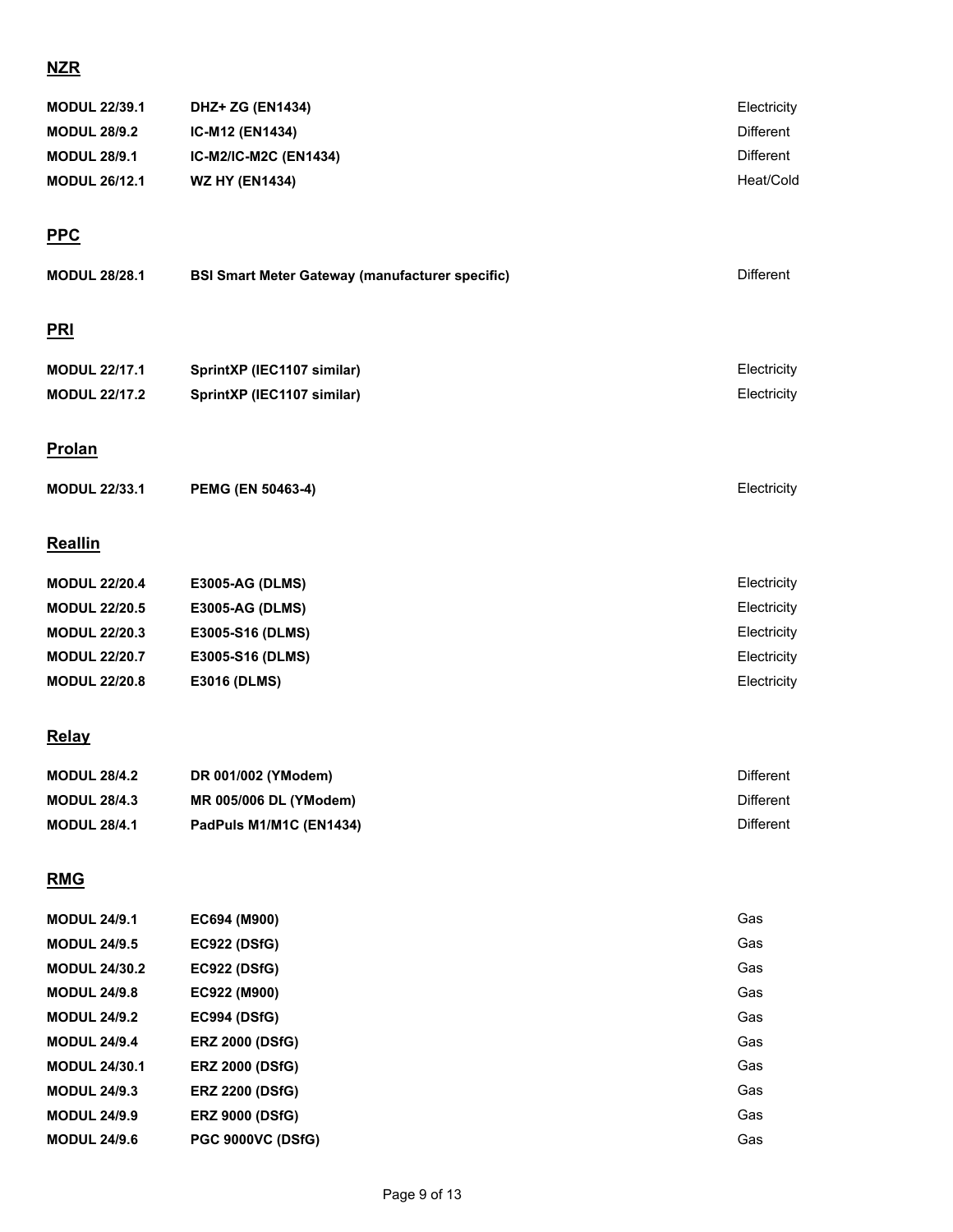# **SAE**

| <b>MODUL 20/7.1</b> | <b>ZFA 2/4/10 (IEC870-5)</b> | Different |
|---------------------|------------------------------|-----------|
| <b>MODUL 20/7.2</b> | <b>ZFA 2/4/10 (IEC870-5)</b> | Different |

#### **Sagemcom**

| <b>MODUL 22/19.8</b>  | CX1000-6/CX2000-9 (DLMS)                  | Electricity |
|-----------------------|-------------------------------------------|-------------|
| <b>MODUL 22/19.9</b>  | CX1000-6/CX2000-9 (DLMS)                  | Electricity |
| <b>MODUL 22/19.1</b>  | <b>CX2500-9 (DLMS)</b>                    | Electricity |
| <b>MODUL 22/19.2</b>  | <b>CX3500 (DLMS)</b>                      | Electricity |
| <b>MODUL 22/19.10</b> | S210-D/T210-D (DLMS)                      | Electricity |
| <b>MODUL 22/19.11</b> | S210-D/T210-D (DLMS)                      | Electricity |
| <b>MODUL 27/19.13</b> | Siconia WM NB-IOT (manufacturer specific) | Water       |

#### **SANXING**

| <b>MODUL 22/24.1</b> | SX1A1/SX5A2 (DLMS)   | Electricity |
|----------------------|----------------------|-------------|
| <b>MODUL 22/24.2</b> | SX1A1/SX5A2 (DLMS)   | Electricity |
| <b>MODUL 22/24.3</b> | SX1A1-SELS-05 (DLMS) | Electricity |
| <b>MODUL 22/24.4</b> | SX1A1-SELS-05 (DLMS) | Electricity |

# **SATEC**

| <b>MODUL 22/21.1</b> | EM720/EM720T (Modbus) | Electricitv |
|----------------------|-----------------------|-------------|
|----------------------|-----------------------|-------------|

# **Schneider**

| <b>MODUL 22/18.2</b> | <b>ION7500/ION7550 (ION)</b> | Electricity |
|----------------------|------------------------------|-------------|
| <b>MODUL 22/18.1</b> | <b>ION8600 (ION)</b>         | Electricity |
| <b>MODUL 22/18.3</b> | <b>ION8800 (ION)</b>         | Electricity |

# **SENSUS/INVENSYS**

| <b>MODUL 26/6.2</b> | PolluCom E (EN1434)  | Heat/Cold |
|---------------------|----------------------|-----------|
| <b>MODUL 26/6.1</b> | PolluStat E (EN1434) | Heat/Cold |
| <b>MODUL 26/6.3</b> | PolluTherm (EN1434)  | Heat/Cold |

# **Siemens**

| <b>MODUL 22/5.3</b> | 7 E. (IEC1107)             | Electricity |
|---------------------|----------------------------|-------------|
| <b>MODUL 22/5.2</b> | 7 E. (LSV1/IEC1107)        | Electricity |
| <b>MODUL 22/5.1</b> | <b>7 E. (SCTM/IEC1107)</b> | Electricity |
| <b>MODUL 20/5.4</b> | 7FM804 (LSV1/IEC1107)      | Electricity |
| <b>MODUL 20/5.5</b> | 7FM804 (SCTM/IEC1107)      | Electricity |
| <b>MODUL 20/5.6</b> | Datareg MF (SCTM)          | Electricity |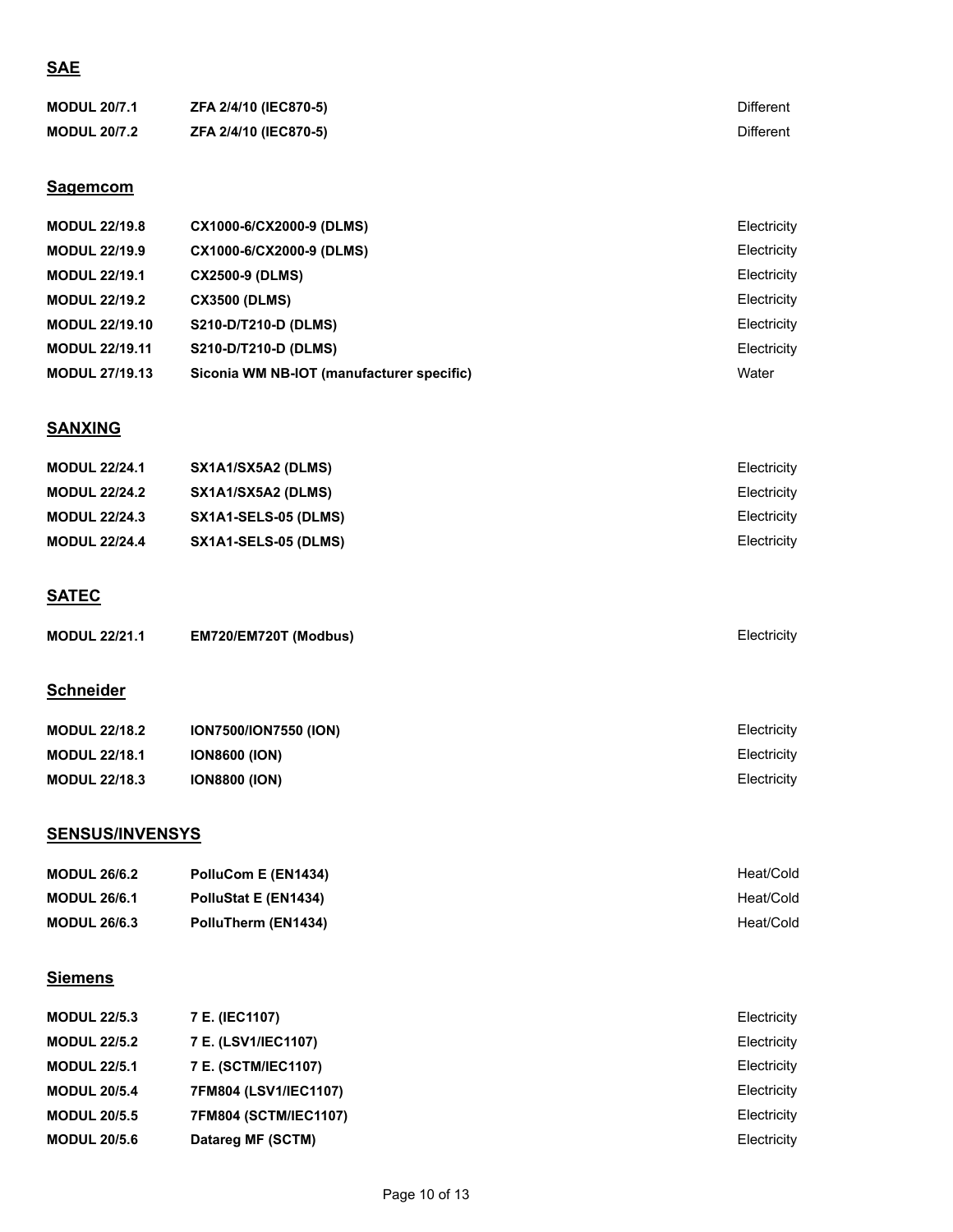| <b>MODUL 20/5.1</b>  | Datareg P (LSV1)                                                  | Electricity      |
|----------------------|-------------------------------------------------------------------|------------------|
| <b>SLB</b>           |                                                                   |                  |
| <b>MODUL 22/6.4</b>  | Q1000 (Mini-DLMS)                                                 | Electricity      |
| <b>SLB/Actaris</b>   |                                                                   |                  |
| <b>MODUL 22/6.2</b>  | <b>SL7000 (DLMS)</b>                                              | Electricity      |
| <b>SLB/ELDAN</b>     |                                                                   |                  |
| <b>MODUL 22/6.1</b>  | <b>Quantum D300 (IEC1107)</b>                                     | Electricity      |
| <b>Solvimus</b>      |                                                                   |                  |
| <b>MODUL 28/36.1</b> | <b>MUC.easy plus (HTTP)</b>                                       | <b>Different</b> |
| <b>Sontex</b>        |                                                                   |                  |
| <b>MODUL 26/11.1</b> | <b>Supercal 531 (EN1434)</b>                                      | Heat/Cold        |
| <b>SPX</b>           |                                                                   |                  |
| <b>MODUL 26/3.1</b>  | B101/N101 (EN1434)                                                | Heat/Cold        |
| <b>Standard</b>      |                                                                   |                  |
| <b>MODUL 28/8.3</b>  | <b>DSfG Bus analysis</b>                                          | <b>Different</b> |
| <b>MODUL 28/8.2</b>  | <b>DSfG Standard (DSfG)</b>                                       | <b>Different</b> |
| <b>MODUL 28/8.1</b>  | <b>GPS receiver standard (GPRMC)</b>                              | Different        |
| <b>MODUL 28/6.5</b>  | <b>M-Bus Standard (EN1434)</b>                                    | Different        |
| <b>MODUL 28/11.1</b> | <b>MUC NZR (SML)</b>                                              | Different        |
| <b>MODUL 28/10.1</b> | <b>MUC standard FNN (SML)</b>                                     | Different        |
| <b>MODUL 28/6.3</b>  | OMS Standard (Wireless M-Bus EN 13757)                            | Different        |
| <b>MODUL 28/6.2</b>  | OMS Standard (Wireless M-Bus EN 13757)                            | Different        |
| <b>MODUL 28/6.9</b>  | <b>SML standard (SML)</b>                                         | Different        |
| <b>MODUL 22/8.4</b>  | <b>SyM2 Standard (SML Protocol)</b>                               | Electricity      |
| <b>Techem</b>        |                                                                   |                  |
| <b>MODUL 27/3.1</b>  | aqua-tech connec e (EN1434)                                       | Water            |
| <b>Theben</b>        |                                                                   |                  |
| <b>MODUL 28/31.1</b> | <b>BSI Smart Meter Gateway CONEXA 3.0 (manufacturer specific)</b> | Different        |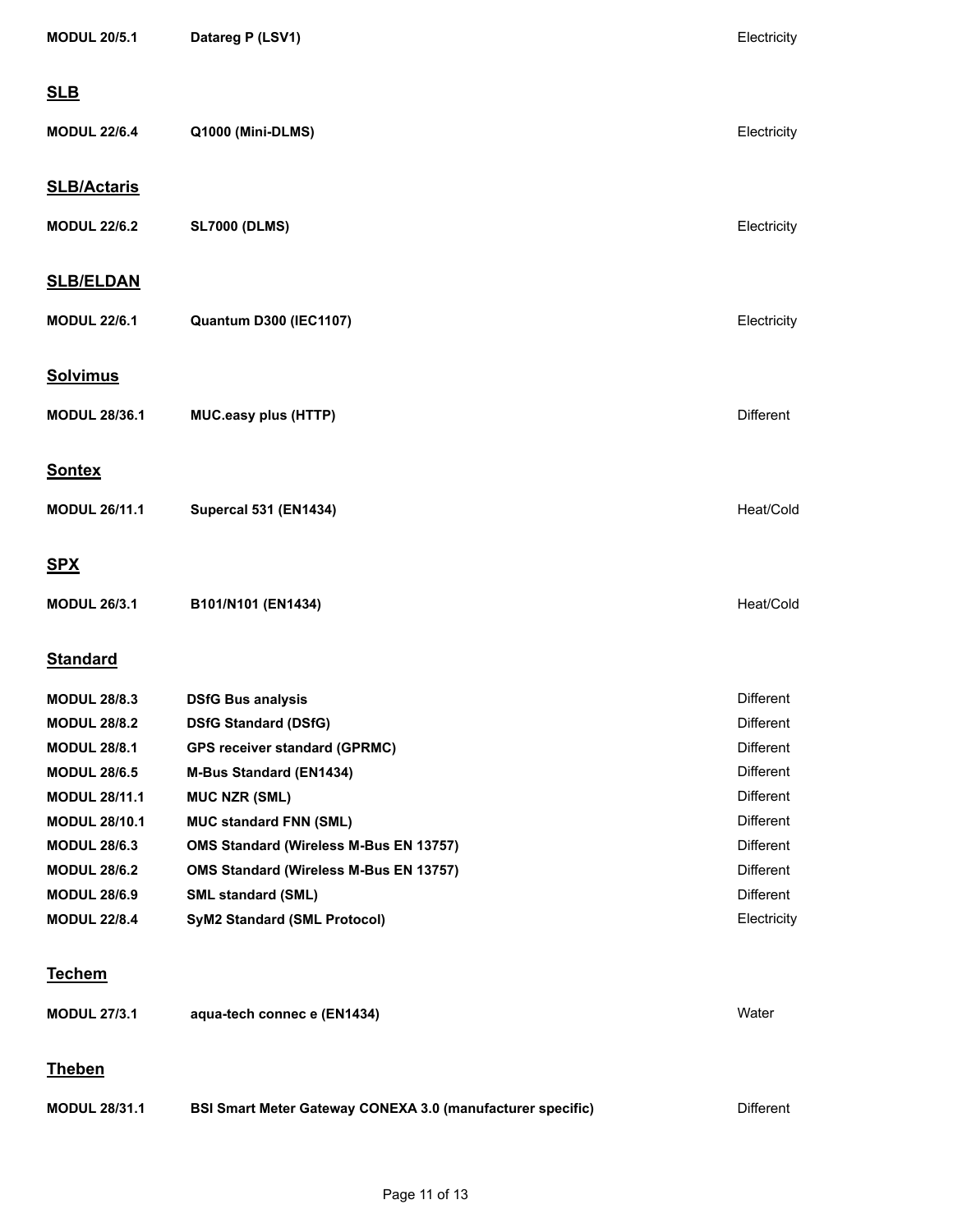#### **THI/ACEAN**

| <u></u>              |                                   |                  |
|----------------------|-----------------------------------|------------------|
| <b>MODUL 22/25.1</b> | <b>MDVH5 (Modbus)</b>             | Electricity      |
| <u>Tixi</u>          |                                   |                  |
| <b>MODUL 28/32.1</b> | HG100 (manufacturer specific)     | <b>Different</b> |
| <b>Tritschler</b>    |                                   |                  |
| <b>MODUL 24/7.7</b>  | G951/VC3 (IEC1107)                | Gas              |
| <b>MODUL 24/7.11</b> | G954/TC2 (IEC1107)                | Gas              |
| <b>MODUL 24/7.9</b>  | G959/VCC (IEC1107)                | Gas              |
| <b>MODUL 24/7.10</b> | G963/MC2/MC4 (IEC1107)            | Gas              |
| <b>MODUL 24/7.2</b>  | K902/VC2 (IEC1107)                | Gas              |
| <b>MODUL 24/13.3</b> | K902/VC2 (IEC1107)                | Gas              |
| <b>MODUL 24/7.5</b>  | K930/TDS (IEC1107)                | Gas              |
| <b>MODUL 24/7.6</b>  | K945/MCO (IEC1107)                | Gas              |
| <b>MODUL 24/7.3</b>  | <b>TTG (IEC1107)</b>              | Gas              |
| <b>MODUL 24/7.1</b>  | TTG (IEC1107+FNP)                 | Gas              |
| <b>MODUL 24/7.4</b>  | TTG (VEÖ)                         | Gas              |
| <b>Veraut</b>        |                                   |                  |
| <b>MODUL 24/14.1</b> | Veribox (IEC1107)                 | Gas              |
| <b>Wackenhut</b>     |                                   |                  |
| <b>MODUL 23/16.1</b> | IMOD24-NV (manufacturer specific) | <b>Different</b> |
| <b>Wegener</b>       |                                   |                  |
| <b>MODUL 24/11.1</b> | PWB-iModem (IEC1107)              | Gas              |
| <b>Wetzer</b>        |                                   |                  |
| <b>MODUL 20/6.1</b>  | <b>Memocount B (Wetzer)</b>       | Different        |
| <b>MODUL 20/6.2</b>  | <b>Memocount C (Wetzer)</b>       | <b>Different</b> |
|                      |                                   |                  |

| <b>MODUL 20/6.3</b> | <b>Memocount NT (Wetzer)</b> | Different |
|---------------------|------------------------------|-----------|
| <b>MODUL 20/6.4</b> | VP9630 EMID (Wetzer)         | Different |
| <b>MODUL 20/6.5</b> | VP9630 XM1/4 D (Wetzer)      | Different |

# **Wieser**

| <b>MODUL 24/8.11</b> | MRG 2100 (manufacturer specific) | Gas |
|----------------------|----------------------------------|-----|
| <b>MODUL 24/8.3</b>  | <b>MRG 2100 D (DSfG)</b>         | Gas |